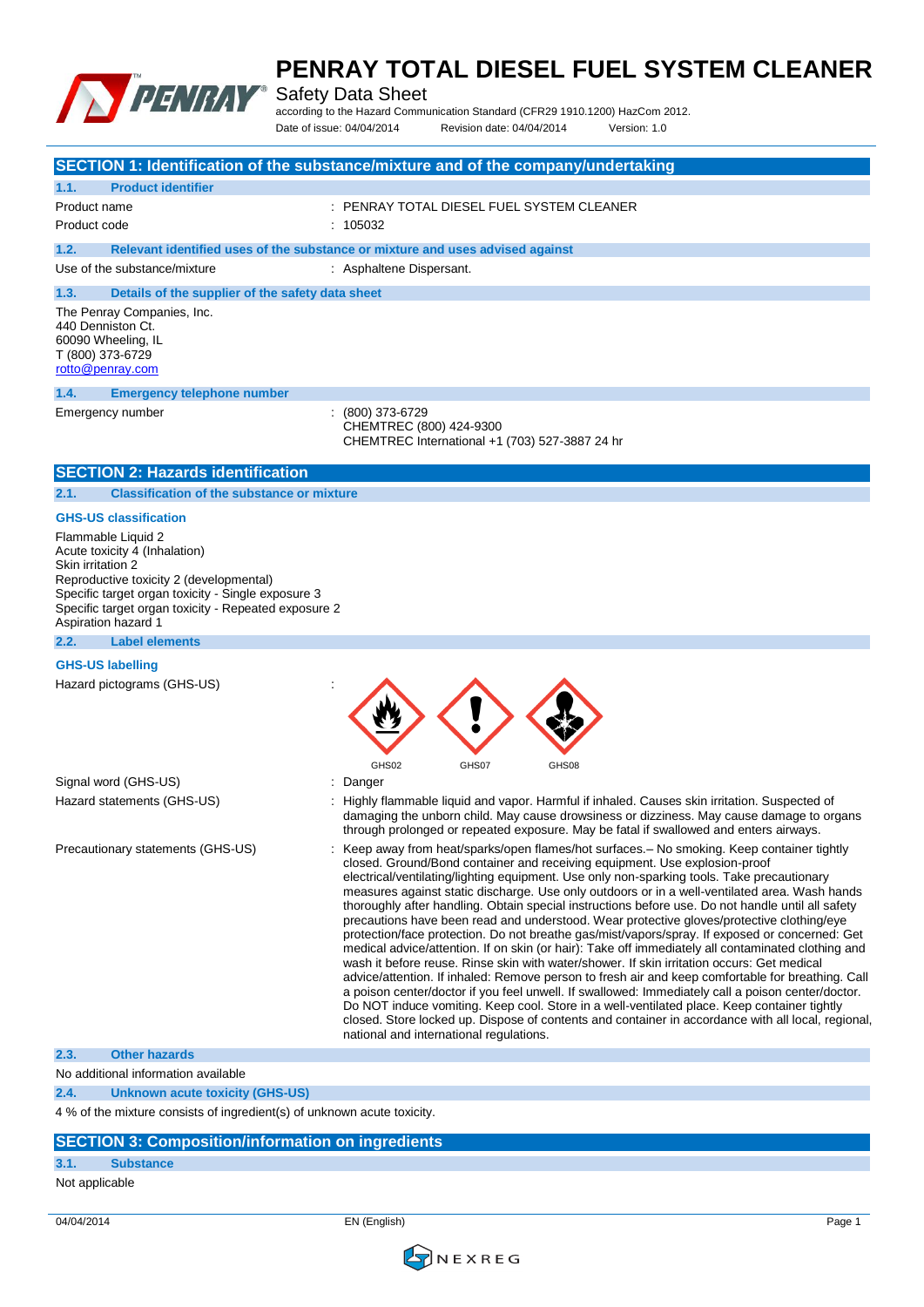Safety Data Sheet

**3.2. Mixture**

according to the Hazard Communication Standard (CFR29 1910.1200) HazCom 2012.

| J.Z.<br><b>IVITATULE</b>                                                                                                                |                                                                                              |            |                                                                                                              |
|-----------------------------------------------------------------------------------------------------------------------------------------|----------------------------------------------------------------------------------------------|------------|--------------------------------------------------------------------------------------------------------------|
| <b>Name</b>                                                                                                                             | <b>Product identifier</b>                                                                    | %          | <b>GHS-US classification</b>                                                                                 |
| Toluene                                                                                                                                 | (CAS No) 108-88-3                                                                            | $60 - 100$ | Flam. Liq. 2<br>Acute Tox. 4 (Oral)<br>Skin Irrit. 2<br>Repr. 2<br>STOT SE 3<br>STOT RE 2<br>Asp. Tox. 1     |
| Xylenes (o-, m-, p- isomers)                                                                                                            | (CAS No) 1330-20-7                                                                           | $7 - 13$   | Flam. Lig. 3<br>Acute Tox. 4 (Dermal, Inhalation)<br>Skin Irrit. 2                                           |
| Amines, polyethylenepoly-, reaction products with succinic<br>anhydride polyisobutenyl derivatives                                      | (CAS No) 84605-20-9                                                                          | $3 - 7$    | Flam. Lig. 4<br>Eye Irrit. 2A                                                                                |
| Solvent naphtha, petroleum, heavy aromatic                                                                                              | (CAS No) 64742-94-5                                                                          | $1 - 5$    | Flam. Lig. 3<br>Asp. Tox. 1                                                                                  |
| 2-Butoxyethanol                                                                                                                         | (CAS No) 111-76-2                                                                            | $1 - 5$    | Flam. Liq. 3<br>Acute Tox. 4 (Oral, Dermal, Inhalation)<br>Skin Irrit. 2<br>Eye Irrit. 2A                    |
| 2-Ethylhexyl nitrate                                                                                                                    | (CAS No) 27247-96-7                                                                          | $1 - 5$    | Flam. Lig. 4<br>Acute Tox. 4 (Inhalation)                                                                    |
| Kerosene, petroleum, hydrodesulfurized                                                                                                  | (CAS No) 64742-81-0                                                                          | $1 - 5$    | Asp. Tox. 1                                                                                                  |
| The exact percentage (concentration) of composition has been withheld as a trade secret in accordance with paragraph (i) of §1910.1200. |                                                                                              |            |                                                                                                              |
| <b>SECTION 4: First aid measures</b>                                                                                                    |                                                                                              |            |                                                                                                              |
| <b>Description of first aid measures</b><br>4.1.                                                                                        |                                                                                              |            |                                                                                                              |
| First-aid measures after inhalation                                                                                                     | give oxygen. Get medical advice/attention if you feel unwell.                                |            | : If inhaled, remove to fresh air. If not breathing, give artificial respiration. If breathing is difficult, |
| First-aid measures after skin contact                                                                                                   | and shoes. Wash clothing before reuse. Call a physician if irritation develops and persists. |            | In case of contact, immediately flush skin with plenty of water. Remove contaminated clothing                |
| First-aid measures after eye contact                                                                                                    | do, remove contact lenses, if worn. If irritation persists, get medical attention.           |            | : In case of contact, immediately flush eyes with plenty of water for at least 15 minutes. If easy to        |
| First-aid measures after ingestion                                                                                                      | anything by mouth to an unconscious person. Get immediate medical advice/attention.          |            | : If swallowed, do NOT induce vomiting unless directed to do so by medical personnel. Never give             |
| 4.2.<br>Most important symptoms and effects, both acute and delayed                                                                     |                                                                                              |            |                                                                                                              |
| Symptoms/injuries after inhalation                                                                                                      | May cause respiratory tract irritation.                                                      |            | : Harmful if inhaled. May cause drowsiness, dizziness and central nervous system depression.                 |
| Symptoms/injuries after skin contact                                                                                                    | the skin.                                                                                    |            | Causes skin irritation. Symptoms may include redness, edema, drying, defatting and cracking of               |
| Symptoms/injuries after eye contact                                                                                                     | production, with possible redness and swelling.                                              |            | : May cause eye irritation. Symptoms may include discomfort or pain, excess blinking and tear                |
| Symptoms/injuries after ingestion                                                                                                       | cause chemical pneumonitis. May cause stomach distress, nausea or vomiting.                  |            | May be fatal if swallowed and enters airways. This product may be aspirated into the lungs and               |
|                                                                                                                                         |                                                                                              |            |                                                                                                              |

**4.3. Indication of any immediate medical attention and special treatment needed** Symptoms may not appear immediately. In case of accident or if you feel unwell, seek medical advice immediately (show the label or SDS where possible).

|             | <b>SECTION 5: Firefighting measures</b>               |                                                                                                                                                                                                                                                                                          |
|-------------|-------------------------------------------------------|------------------------------------------------------------------------------------------------------------------------------------------------------------------------------------------------------------------------------------------------------------------------------------------|
| 5.1.        | <b>Extinguishing media</b>                            |                                                                                                                                                                                                                                                                                          |
|             | Suitable extinguishing media                          | : Powder, water spray, foam, carbon dioxide.                                                                                                                                                                                                                                             |
|             | Unsuitable extinguishing media                        | : Do not use a heavy water stream.                                                                                                                                                                                                                                                       |
| 5.2.        | Special hazards arising from the substance or mixture |                                                                                                                                                                                                                                                                                          |
| Fire hazard |                                                       | : Products of combustion may include, and are not limited to: oxides of carbon, aldehydes and<br>hydrocarbons.                                                                                                                                                                           |
| 5.3.        | <b>Advice for firefighters</b>                        |                                                                                                                                                                                                                                                                                          |
|             | Protection during firefighting                        | Keep upwind of fire. Wear full fire fighting turn-out gear (full Bunker gear) and respiratory<br>protection (SCBA). Vapors may be heavier than air and may travel along the ground to a distant<br>ignition source and flash back. Use water spray to keep fire-exposed containers cool. |

| <b>SECTION 6: Accidental release measures</b> |                                                                     |                                                                                                                                                                        |
|-----------------------------------------------|---------------------------------------------------------------------|------------------------------------------------------------------------------------------------------------------------------------------------------------------------|
| 6.1.                                          | Personal precautions, protective equipment and emergency procedures |                                                                                                                                                                        |
|                                               | General measures                                                    | : Use personal protection recommended in Section 8. Isolate the hazard area and deny entry to<br>unnecessary and unprotected personnel. Eliminate sources of ignition. |

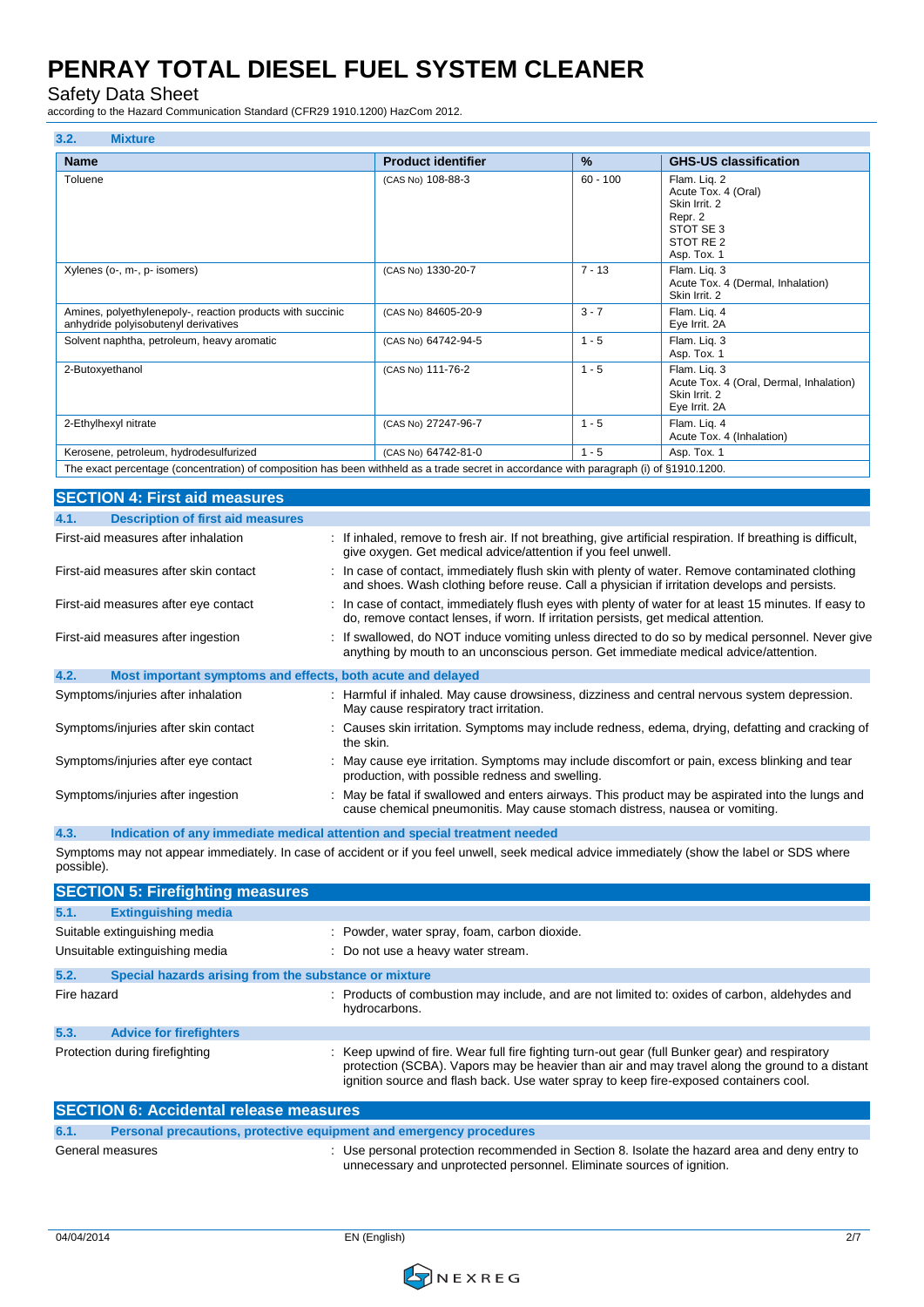#### Safety Data Sheet

according to the Hazard Communication Standard (CFR29 1910.1200) HazCom 2012.

| 6.2.<br>Methods and material for containment and cleaning up                                                                                                                                                               |                                     |                                                                                                                                                                                                                                                     |                                                                                                                                                                                                                                                                                           |  |
|----------------------------------------------------------------------------------------------------------------------------------------------------------------------------------------------------------------------------|-------------------------------------|-----------------------------------------------------------------------------------------------------------------------------------------------------------------------------------------------------------------------------------------------------|-------------------------------------------------------------------------------------------------------------------------------------------------------------------------------------------------------------------------------------------------------------------------------------------|--|
| For containment                                                                                                                                                                                                            |                                     | Dike and contain spill. Contain and/or absorb spill with inert material (e.g. sand, vermiculite), then<br>place in a suitable container. Do not flush to sewer or allow to enter waterways. Use appropriate<br>Personal Protective Equipment (PPE). |                                                                                                                                                                                                                                                                                           |  |
| Methods for cleaning up                                                                                                                                                                                                    |                                     | Scoop up material and place in a disposal container. Provide ventilation.                                                                                                                                                                           |                                                                                                                                                                                                                                                                                           |  |
| 6.3.<br><b>Reference to other sections</b>                                                                                                                                                                                 |                                     |                                                                                                                                                                                                                                                     |                                                                                                                                                                                                                                                                                           |  |
|                                                                                                                                                                                                                            |                                     | See section 8 for further information on protective clothing and equipment and section 13 for advice on waste disposal.                                                                                                                             |                                                                                                                                                                                                                                                                                           |  |
| <b>SECTION 7: Handling and storage</b>                                                                                                                                                                                     |                                     |                                                                                                                                                                                                                                                     |                                                                                                                                                                                                                                                                                           |  |
| 7.1.<br><b>Precautions for safe handling</b>                                                                                                                                                                               |                                     |                                                                                                                                                                                                                                                     |                                                                                                                                                                                                                                                                                           |  |
| Precautions for safe handling                                                                                                                                                                                              |                                     | ventilated area.                                                                                                                                                                                                                                    | : Keep away from sources of ignition - No smoking. Avoid contact with skin and eyes. Do not<br>breathe gas/mist/vapors/spray. Do not swallow. Handle and open container with care. Use only<br>non-sparking tools. When using do not eat, drink or smoke. Use only outdoors or in a well- |  |
| Hygiene measures                                                                                                                                                                                                           |                                     |                                                                                                                                                                                                                                                     | : Launder contaminated clothing before reuse. Wash hands before eating, drinking, or smoking.                                                                                                                                                                                             |  |
| 7.2.                                                                                                                                                                                                                       |                                     | Conditions for safe storage, including any incompatibilities                                                                                                                                                                                        |                                                                                                                                                                                                                                                                                           |  |
| Storage conditions                                                                                                                                                                                                         |                                     | Store locked up. Keep cool. Keep away from heat, sparks, and flame.                                                                                                                                                                                 | : Keep out of the reach of children. Keep container tightly closed and in a well-ventilated place.                                                                                                                                                                                        |  |
| <b>Specific end use(s)</b><br>7.3.                                                                                                                                                                                         |                                     |                                                                                                                                                                                                                                                     |                                                                                                                                                                                                                                                                                           |  |
| Not available.                                                                                                                                                                                                             |                                     |                                                                                                                                                                                                                                                     |                                                                                                                                                                                                                                                                                           |  |
| <b>SECTION 8: Exposure controls/personal protection</b>                                                                                                                                                                    |                                     |                                                                                                                                                                                                                                                     |                                                                                                                                                                                                                                                                                           |  |
| 8.1.<br><b>Control parameters</b>                                                                                                                                                                                          |                                     |                                                                                                                                                                                                                                                     |                                                                                                                                                                                                                                                                                           |  |
| Toluene (108-88-3)                                                                                                                                                                                                         |                                     |                                                                                                                                                                                                                                                     |                                                                                                                                                                                                                                                                                           |  |
| <b>USA ACGIH</b>                                                                                                                                                                                                           | ACGIH TWA (ppm)                     |                                                                                                                                                                                                                                                     | 20 ppm                                                                                                                                                                                                                                                                                    |  |
| USA OSHA                                                                                                                                                                                                                   | OSHA PEL (TWA) (ppm)                |                                                                                                                                                                                                                                                     | 200 ppm                                                                                                                                                                                                                                                                                   |  |
| USA OSHA                                                                                                                                                                                                                   | OSHA PEL (STEL) (ppm)               |                                                                                                                                                                                                                                                     | $150$ ppm                                                                                                                                                                                                                                                                                 |  |
| USA OSHA                                                                                                                                                                                                                   | OSHA PEL (Ceiling) (ppm)            |                                                                                                                                                                                                                                                     | 300 ppm                                                                                                                                                                                                                                                                                   |  |
|                                                                                                                                                                                                                            |                                     |                                                                                                                                                                                                                                                     |                                                                                                                                                                                                                                                                                           |  |
| Xylenes (o-, m-, p- isomers) (1330-20-7)<br><b>USA ACGIH</b>                                                                                                                                                               | ACGIH TWA (ppm)                     |                                                                                                                                                                                                                                                     | $100$ ppm                                                                                                                                                                                                                                                                                 |  |
| <b>USA ACGIH</b>                                                                                                                                                                                                           | ACGIH STEL (ppm)                    |                                                                                                                                                                                                                                                     | 150 ppm                                                                                                                                                                                                                                                                                   |  |
| <b>USA OSHA</b>                                                                                                                                                                                                            | OSHA PEL (TWA) (mg/m <sup>3</sup> ) |                                                                                                                                                                                                                                                     | 435 mg/m $3$                                                                                                                                                                                                                                                                              |  |
| <b>USA OSHA</b>                                                                                                                                                                                                            | OSHA PEL (TWA) (ppm)                |                                                                                                                                                                                                                                                     | $100$ ppm                                                                                                                                                                                                                                                                                 |  |
|                                                                                                                                                                                                                            |                                     |                                                                                                                                                                                                                                                     |                                                                                                                                                                                                                                                                                           |  |
| 2-Butoxyethanol (111-76-2)                                                                                                                                                                                                 |                                     |                                                                                                                                                                                                                                                     |                                                                                                                                                                                                                                                                                           |  |
| <b>USA ACGIH</b>                                                                                                                                                                                                           | ACGIH TWA (ppm)                     |                                                                                                                                                                                                                                                     | 20 ppm                                                                                                                                                                                                                                                                                    |  |
| <b>USA OSHA</b>                                                                                                                                                                                                            | OSHA PEL (TWA) (mg/m <sup>3</sup> ) |                                                                                                                                                                                                                                                     | $240$ mg/m <sup>3</sup>                                                                                                                                                                                                                                                                   |  |
| USA OSHA                                                                                                                                                                                                                   | OSHA PEL (TWA) (ppm)                |                                                                                                                                                                                                                                                     | 50 ppm                                                                                                                                                                                                                                                                                    |  |
| Kerosene, petroleum, hydrodesulfurized (64742-81-0)                                                                                                                                                                        |                                     |                                                                                                                                                                                                                                                     |                                                                                                                                                                                                                                                                                           |  |
| <b>USA ACGIH</b>                                                                                                                                                                                                           | ACGIH TWA (mg/m <sup>3</sup> )      |                                                                                                                                                                                                                                                     | $200$ mg/m <sup>3</sup>                                                                                                                                                                                                                                                                   |  |
| 8.2.<br><b>Exposure controls</b>                                                                                                                                                                                           |                                     |                                                                                                                                                                                                                                                     |                                                                                                                                                                                                                                                                                           |  |
| Appropriate engineering controls                                                                                                                                                                                           |                                     |                                                                                                                                                                                                                                                     | : Use ventilation adequate to keep exposures (airborne levels of dust, fume, vapor, etc.) below                                                                                                                                                                                           |  |
|                                                                                                                                                                                                                            |                                     | recommended exposure limits.                                                                                                                                                                                                                        |                                                                                                                                                                                                                                                                                           |  |
| Personal protective equipment                                                                                                                                                                                              |                                     | Avoid all unnecessary exposure.                                                                                                                                                                                                                     |                                                                                                                                                                                                                                                                                           |  |
| Hand protection<br>Eye protection                                                                                                                                                                                          |                                     | Wear chemically resistant protective gloves.<br>Safety glasses or goggles are recommended when using product.                                                                                                                                       |                                                                                                                                                                                                                                                                                           |  |
| Skin and body protection                                                                                                                                                                                                   |                                     | Wear suitable protective clothing.                                                                                                                                                                                                                  |                                                                                                                                                                                                                                                                                           |  |
| Respiratory protection                                                                                                                                                                                                     |                                     |                                                                                                                                                                                                                                                     | A NIOSH approved respirator is recommended in poorly ventilated areas or when permissible                                                                                                                                                                                                 |  |
|                                                                                                                                                                                                                            |                                     |                                                                                                                                                                                                                                                     | exposure limits may be exceeded. Respirator selection must be based on known or anticipated<br>exposure levels, the hazards of the product and the safe working limits of the selected respirator.                                                                                        |  |
| Environmental exposure controls                                                                                                                                                                                            |                                     | Maintain levels below Community environmental protection thresholds.                                                                                                                                                                                |                                                                                                                                                                                                                                                                                           |  |
| Do not eat, smoke or drink where material is handled, processed or stored. Wash hands carefully<br>Other information<br>before eating or smoking. Handle according to established industrial hygiene and safety practices. |                                     |                                                                                                                                                                                                                                                     |                                                                                                                                                                                                                                                                                           |  |

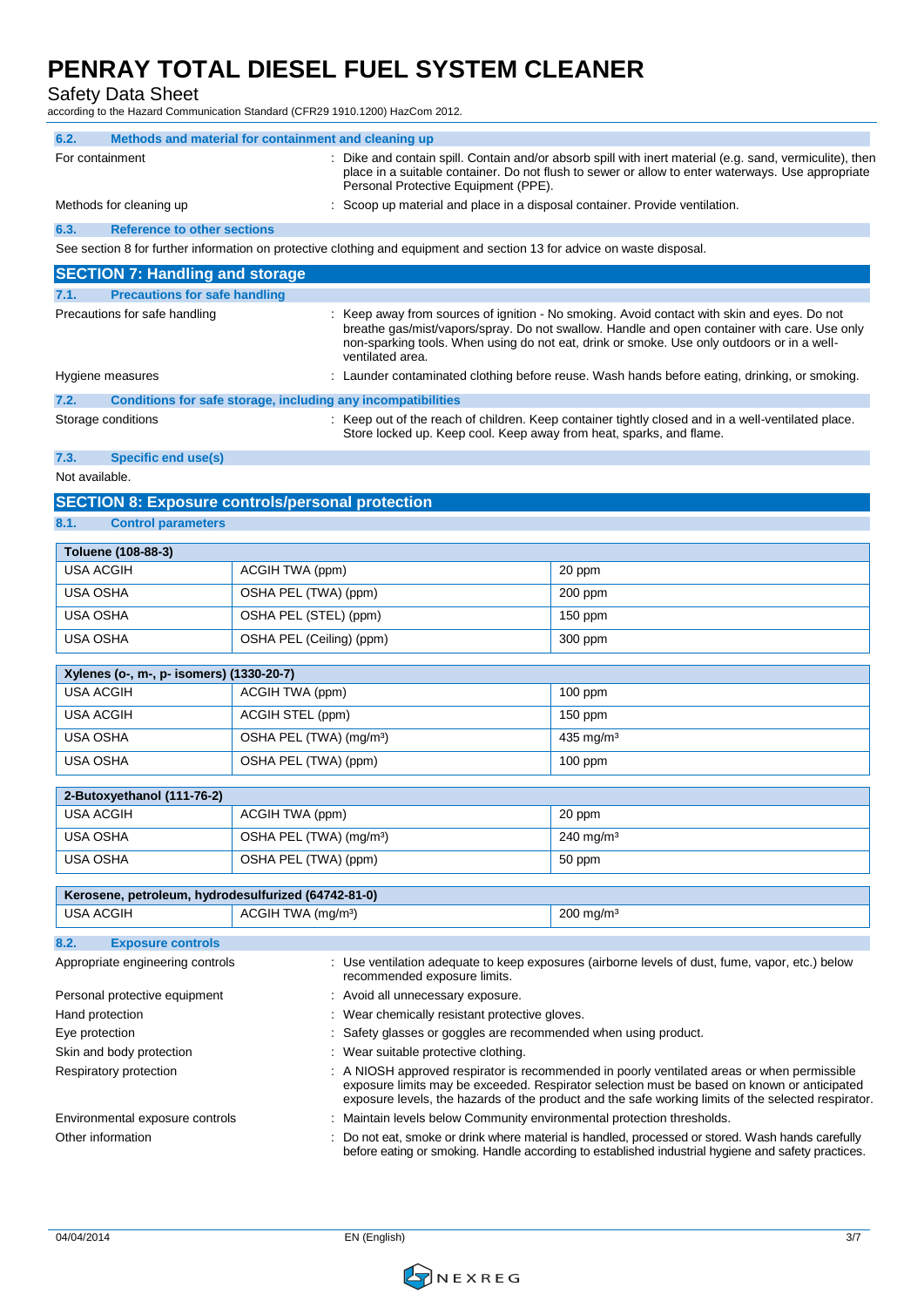Safety Data Sheet

according to the Hazard Communication Standard (CFR29 1910.1200) HazCom 2012.

| <b>SECTION 9: Physical and chemical properties</b>                                       |                               |  |
|------------------------------------------------------------------------------------------|-------------------------------|--|
| 9.1.<br>Information on basic physical and chemical properties                            |                               |  |
| Physical state                                                                           | Liquid                        |  |
| Colour                                                                                   | Amber.                        |  |
| Odour                                                                                    | Petroleum odor.               |  |
| Odour threshold                                                                          | No data available.            |  |
| pH                                                                                       | No data available.            |  |
| Relative evaporation rate (butylacetate=1)                                               | No data available.            |  |
| Melting point                                                                            | No data available.            |  |
| Freezing point                                                                           | No data available.            |  |
| Boiling point                                                                            | ~ 111 °C (~ 232 °F) (Toluene) |  |
| Flash point                                                                              | ~ 4.4 °C (~ 40 °F) (Toluene)  |  |
| Self ignition temperature                                                                | No data available.            |  |
| Decomposition temperature                                                                | No data available.            |  |
| Flammability (solid, gas)                                                                | Flammable.                    |  |
| Vapour pressure                                                                          | No data available.            |  |
| Relative vapour density at 20 °C                                                         | No data available.            |  |
| Relative density                                                                         | No data available.            |  |
| Solubility                                                                               | No data available.            |  |
| Log Pow                                                                                  | No data available.            |  |
| Log Kow                                                                                  | No data available.            |  |
| Viscosity, kinematic                                                                     | No data available.            |  |
| Viscosity, dynamic                                                                       | No data available.            |  |
| <b>Explosive properties</b>                                                              | No data available.            |  |
| Oxidising properties                                                                     | No data available.            |  |
| <b>Explosive limits</b>                                                                  | No data available.            |  |
| <b>Other information</b><br>9.2.                                                         |                               |  |
| No additional information available                                                      |                               |  |
| <b>SECTION 10: Stability and reactivity</b>                                              |                               |  |
| 10.1.<br><b>Reactivity</b>                                                               |                               |  |
| No dangerous reaction known under conditions of normal use.                              |                               |  |
| 10.2.<br><b>Chemical stability</b>                                                       |                               |  |
| Stable under normal storage conditions. May form flammable/explosive vapour-air mixture. |                               |  |
| <b>Possibility of hazardous reactions</b><br>10.3.                                       |                               |  |
| No dangerous reaction known under conditions of normal use.                              |                               |  |
| <b>Conditions to avoid</b><br>10.4.                                                      |                               |  |
| Heat. Incompatible materials. Open flame.                                                |                               |  |
| <b>Incompatible materials</b><br>10.5.                                                   |                               |  |
| Acids. Bases. Oxidizers.                                                                 |                               |  |
| <b>Hazardous decomposition products</b><br>10.6.                                         |                               |  |
| May include, and are not limited to: oxides of carbon, aldehydes and hydrocarbons.       |                               |  |

#### **SECTION 11: Toxicological information 11.1. Information on toxicological effects**

| .<br><b>MONDAY CONSUMERING AND INCORPORATIONS</b> |                       |
|---------------------------------------------------|-----------------------|
| Acute toxicity                                    | : Harmful if inhaled. |
| 105032                                            |                       |
| LD50 oral rat                                     | > 2000 mg/kg          |
| LD50 dermal rabbit                                | > 2000 mg/kg          |
| LC50 inhalation rat (mg/l)                        | $\sim$ 19.7 mg/l/4h   |
| Toluene (108-88-3)                                |                       |
| LD50 oral rat                                     | > 5000 mg/kg          |
| LD50 dermal rat                                   | 12124 mg/kg           |
| LD50 dermal rabbit                                | 8390 mg/kg            |
| LC50 inhalation rat (mg/l)                        | 28.1 mg/l/4h          |
| Xylenes (o-, m-, p- isomers) (1330-20-7)          |                       |
| LD50 oral rat                                     | 4300 mg/kg            |
| 04/04/2014                                        | 4/7<br>EN (English)   |

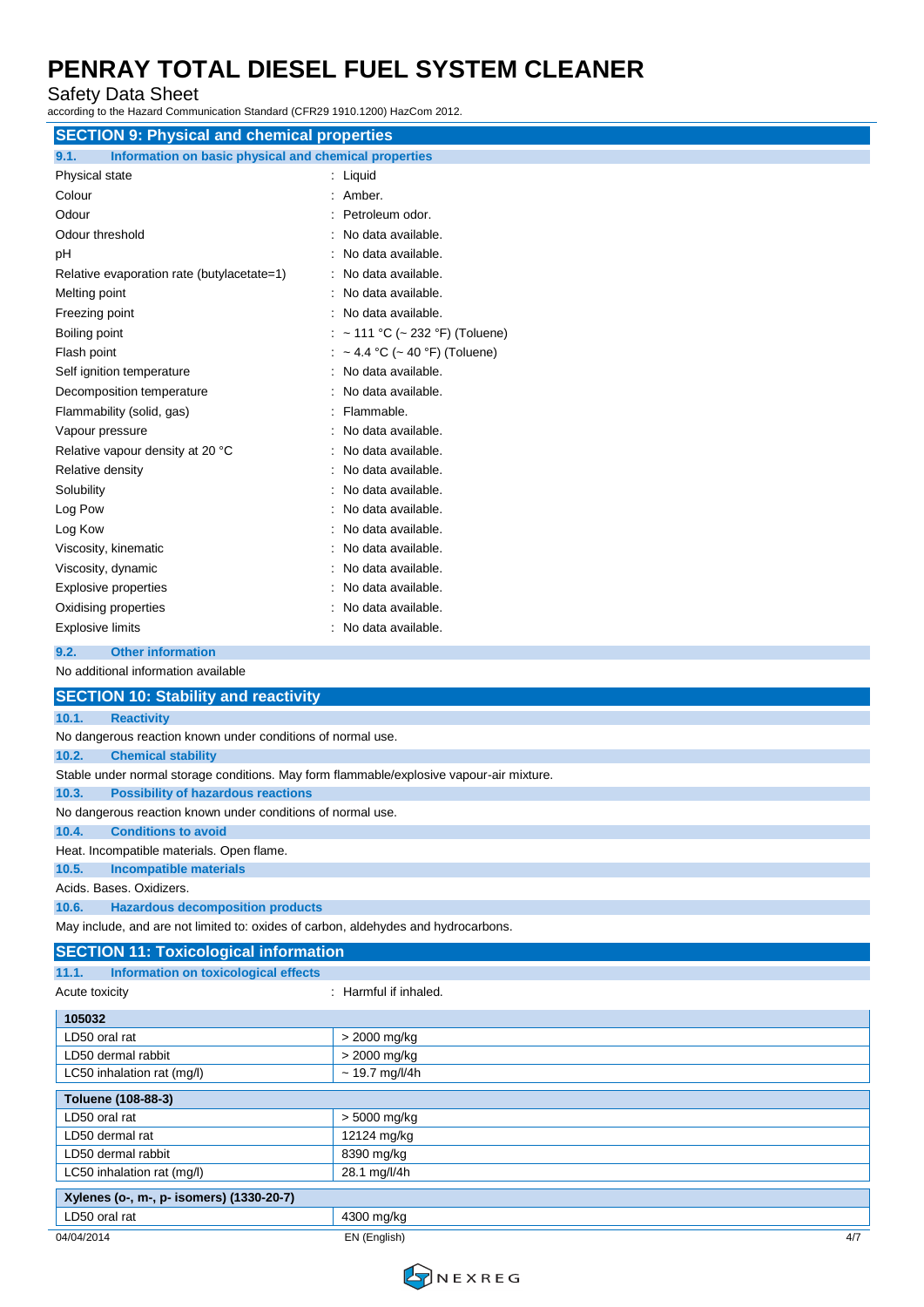#### Safety Data Sheet

according to the Hazard Communication Standard (CFR29 1910.1200) HazCom 2012.

| Xylenes (o-, m-, p- isomers) (1330-20-7)                |                                                                                                                                                                               |  |  |
|---------------------------------------------------------|-------------------------------------------------------------------------------------------------------------------------------------------------------------------------------|--|--|
| LD50 dermal rabbit                                      | > 1700 mg/kg                                                                                                                                                                  |  |  |
| LC50 inhalation rat (ppm)                               | 5000 ppm/4h                                                                                                                                                                   |  |  |
| LC50 inhalation rat (mg/l)                              | 47635 mg/l/4h                                                                                                                                                                 |  |  |
| Solvent naphtha, petroleum, heavy aromatic (64742-94-5) |                                                                                                                                                                               |  |  |
| LD50 oral rat                                           | > 5000 mg/kg                                                                                                                                                                  |  |  |
| LD50 dermal rabbit                                      | > 2000mg/kg                                                                                                                                                                   |  |  |
|                                                         |                                                                                                                                                                               |  |  |
| 2-Butoxyethanol (111-76-2)                              |                                                                                                                                                                               |  |  |
| LD50 oral rat                                           | 470 mg/kg                                                                                                                                                                     |  |  |
| LC50 inhalation rat (ppm)                               | 450 ppm/4h                                                                                                                                                                    |  |  |
| 2-Ethylhexyl nitrate (27247-96-7)                       |                                                                                                                                                                               |  |  |
| LD50 oral rat                                           | > 2000 mg/kg                                                                                                                                                                  |  |  |
| LD50 dermal rabbit                                      | > 4820 mg/kg                                                                                                                                                                  |  |  |
| LC50 inhalation rat (mg/l)                              | $> 14$ mg/l/4h                                                                                                                                                                |  |  |
| Kerosene, petroleum, hydrodesulfurized (64742-81-0)     |                                                                                                                                                                               |  |  |
| LD50 oral rat                                           | > 5000 mg/kg                                                                                                                                                                  |  |  |
| LD50 dermal rabbit                                      | > 2000 mg/kg                                                                                                                                                                  |  |  |
| LC50 inhalation rat (mg/l)                              | $> 5.2$ mg/l/4h                                                                                                                                                               |  |  |
|                                                         | Causes skin irritation.                                                                                                                                                       |  |  |
| Skin corrosion/irritation                               |                                                                                                                                                                               |  |  |
| Serious eye damage/irritation                           | Based on available data, the classification criteria are not met.                                                                                                             |  |  |
| Respiratory or skin sensitisation                       | Based on available data, the classification criteria are not met.                                                                                                             |  |  |
| Germ cell mutagenicity                                  | Based on available data, the classification criteria are not met.                                                                                                             |  |  |
| Carcinogenicity                                         | Based on available data, the classification criteria are not met.                                                                                                             |  |  |
| Toluene (108-88-3)                                      |                                                                                                                                                                               |  |  |
| IARC group                                              | 3                                                                                                                                                                             |  |  |
| Xylenes (o-, m-, p- isomers) (1330-20-7)                |                                                                                                                                                                               |  |  |
| IARC group                                              | 3                                                                                                                                                                             |  |  |
|                                                         |                                                                                                                                                                               |  |  |
| 2-Butoxyethanol (111-76-2)<br>IARC group                | 3                                                                                                                                                                             |  |  |
| National Toxicity Program (NTP) Status                  | 1                                                                                                                                                                             |  |  |
|                                                         |                                                                                                                                                                               |  |  |
| Reproductive toxicity                                   | Suspected of damaging the unborn child.                                                                                                                                       |  |  |
| Specific target organ toxicity (single exposure)        | May cause drowsiness or dizziness.                                                                                                                                            |  |  |
| Specific target organ toxicity (repeated exposure)      | May cause damage to organs through prolonged or repeated exposure.                                                                                                            |  |  |
| Aspiration hazard                                       | : May be fatal if swallowed and enters airways.                                                                                                                               |  |  |
| Symptoms/injuries after inhalation                      | : Harmful if inhaled. May cause drowsiness, dizziness and central nervous system depression.<br>May cause respiratory tract irritation.                                       |  |  |
| Symptoms/injuries after skin contact                    | Causes skin irritation. Symptoms may include redness, edema, drying, defatting and cracking of<br>the skin.                                                                   |  |  |
| Symptoms/injuries after eye contact                     | May cause eye irritation. Symptoms may include discomfort or pain, excess blinking and tear<br>production, with possible redness and swelling.                                |  |  |
| Symptoms/injuries after ingestion                       | May be fatal if swallowed and enters airways. This product may be aspirated into the lungs and<br>cause chemical pneumonitis. May cause stomach distress, nausea or vomiting. |  |  |
| <b>SECTION 12: Ecological information</b>               |                                                                                                                                                                               |  |  |
| 12.1.<br><b>Toxicity</b>                                |                                                                                                                                                                               |  |  |
|                                                         |                                                                                                                                                                               |  |  |

| Ecology - general             |                                      | May cause long-term adverse effects in the aquatic environment. |  |
|-------------------------------|--------------------------------------|-----------------------------------------------------------------|--|
| 12.2.                         | <b>Persistence and degradability</b> |                                                                 |  |
|                               | 105032                               |                                                                 |  |
| Persistence and degradability |                                      | Not established.                                                |  |
| 12.3.                         | <b>Bioaccumulative potential</b>     |                                                                 |  |
| 105032                        |                                      |                                                                 |  |
| Bioaccumulative potential     |                                      | Not established.                                                |  |
| 12.4.                         | <b>Mobility in soil</b>              |                                                                 |  |

No additional information available

04/04/2014 EN (English) 5/7

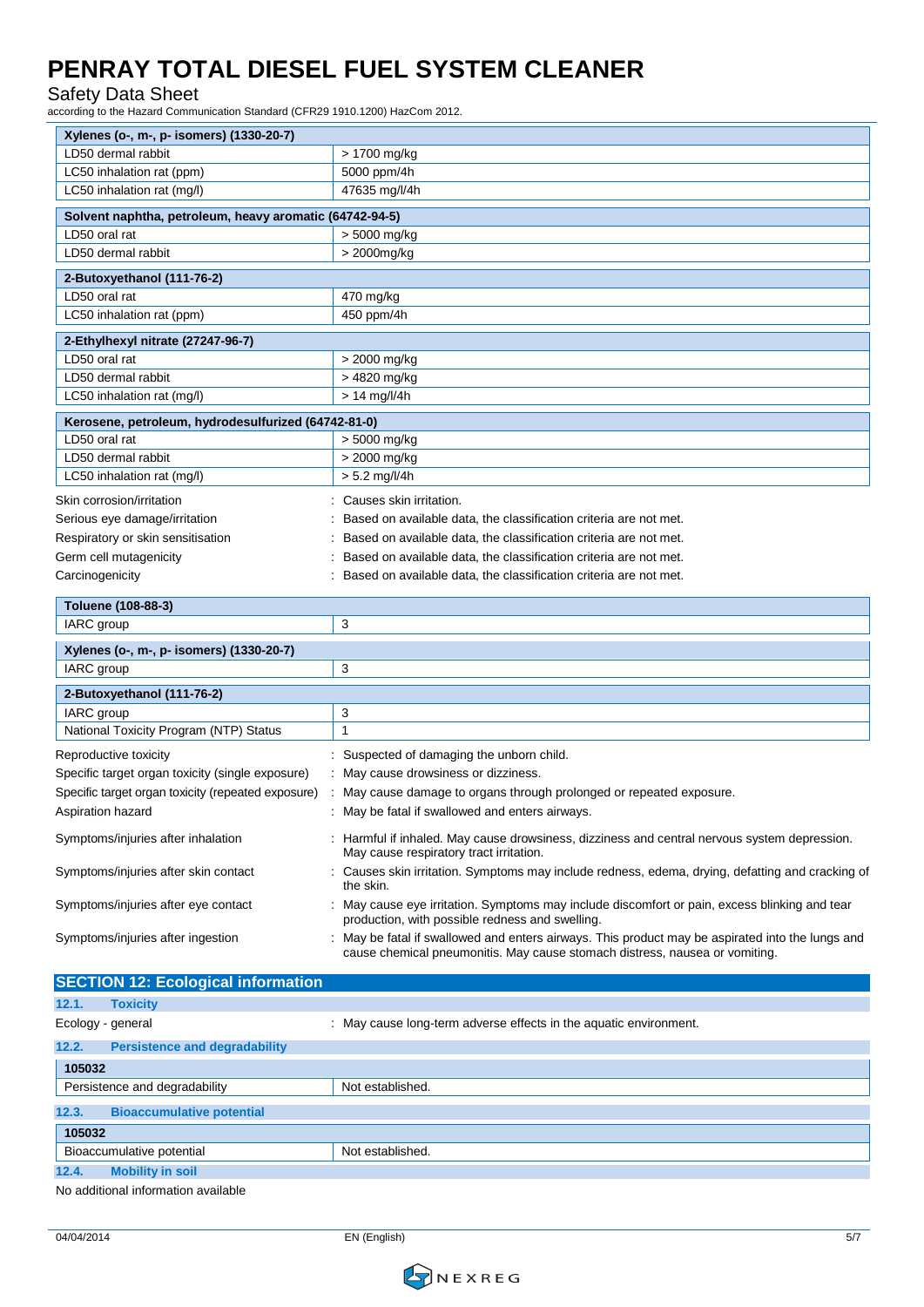# Safety Data Sheet<br>according to the Hazard Commu

. .<br>munication Standard (CFR29 1910.1200) HazCom 2012.

| according to the Hazard Communication Standard (CFN29-1910.1200) HazConn 2012. |                                                                                                                                                                                            |
|--------------------------------------------------------------------------------|--------------------------------------------------------------------------------------------------------------------------------------------------------------------------------------------|
| 12.5.<br><b>Other adverse effects</b>                                          |                                                                                                                                                                                            |
| No additional information available                                            |                                                                                                                                                                                            |
| <b>SECTION 13: Disposal considerations</b>                                     |                                                                                                                                                                                            |
| 13.1.<br><b>Waste treatment methods</b>                                        |                                                                                                                                                                                            |
| Waste disposal recommendations                                                 | : This material must be disposed of in accordance with all local, state, provincial, and federal<br>regulations. The generation of waste should be avoided or minimized wherever possible. |
| Additional information                                                         | : Handle empty containers with care because residual vapours are flammable.                                                                                                                |
| <b>SECTION 14: Transport information</b>                                       |                                                                                                                                                                                            |
| In accordance with DOT                                                         |                                                                                                                                                                                            |
| 14.1.<br><b>UN number</b>                                                      |                                                                                                                                                                                            |
| UN-No.                                                                         | : UN1993                                                                                                                                                                                   |
| 14.2.<br><b>UN proper shipping name</b>                                        |                                                                                                                                                                                            |
| Proper Shipping Name                                                           | : Flammable liquids, n.o.s. (Toluene, Xylene)                                                                                                                                              |
| Department of Transportation Hazard Classes                                    | : 3                                                                                                                                                                                        |
| <b>Hazard labels</b>                                                           |                                                                                                                                                                                            |
| Packing group (DOT)                                                            | : II                                                                                                                                                                                       |
| <b>Additional information</b><br>14.3.                                         |                                                                                                                                                                                            |
| Other information                                                              | : No supplementary information available.                                                                                                                                                  |
| Special transport precautions                                                  | : Do not handle until all safety precautions have been read and understood.                                                                                                                |
| <b>SECTION 15: Regulatory information</b>                                      |                                                                                                                                                                                            |
|                                                                                |                                                                                                                                                                                            |

| 15.1. US Federal regulations                                                                                                                                 |                                                                                                                                            |                                                                                                              |
|--------------------------------------------------------------------------------------------------------------------------------------------------------------|--------------------------------------------------------------------------------------------------------------------------------------------|--------------------------------------------------------------------------------------------------------------|
| Toluene (108-88-3)                                                                                                                                           |                                                                                                                                            |                                                                                                              |
|                                                                                                                                                              | Listed on the United States TSCA (Toxic Substances Control Act) inventory<br>Listed on SARA Section 313 (Specific toxic chemical listings) |                                                                                                              |
| SARA Section 313 - Emission Reporting                                                                                                                        | 1.0%                                                                                                                                       |                                                                                                              |
| Xylenes (o-, m-, p- isomers) (1330-20-7)                                                                                                                     |                                                                                                                                            |                                                                                                              |
|                                                                                                                                                              | Listed on the United States TSCA (Toxic Substances Control Act) inventory<br>Listed on SARA Section 313 (Specific toxic chemical listings) |                                                                                                              |
| SARA Section 313 - Emission Reporting                                                                                                                        | 1.0%                                                                                                                                       |                                                                                                              |
|                                                                                                                                                              |                                                                                                                                            | Amines, polyethylenepoly-, reaction products with succinic anhydride polyisobutenyl derivatives (84605-20-9) |
|                                                                                                                                                              | Listed on the United States TSCA (Toxic Substances Control Act) inventory                                                                  |                                                                                                              |
|                                                                                                                                                              | Solvent naphtha, petroleum, heavy aromatic (64742-94-5)                                                                                    |                                                                                                              |
|                                                                                                                                                              | Listed on the United States TSCA (Toxic Substances Control Act) inventory                                                                  |                                                                                                              |
| 2-Butoxyethanol (111-76-2)                                                                                                                                   |                                                                                                                                            |                                                                                                              |
|                                                                                                                                                              | Listed on the United States TSCA (Toxic Substances Control Act) inventory                                                                  |                                                                                                              |
| 2-Ethylhexyl nitrate (27247-96-7)                                                                                                                            |                                                                                                                                            |                                                                                                              |
|                                                                                                                                                              | Listed on the United States TSCA (Toxic Substances Control Act) inventory                                                                  |                                                                                                              |
|                                                                                                                                                              | Kerosene, petroleum, hydrodesulfurized (64742-81-0)                                                                                        |                                                                                                              |
|                                                                                                                                                              | Listed on the United States TSCA (Toxic Substances Control Act) inventory                                                                  |                                                                                                              |
| 15.2. US State regulations                                                                                                                                   |                                                                                                                                            |                                                                                                              |
| 105032                                                                                                                                                       |                                                                                                                                            |                                                                                                              |
| This product contains chemicals known to the State of California to cause cancer, birth<br>State or local regulations<br>defects or other reproductive harm. |                                                                                                                                            |                                                                                                              |
|                                                                                                                                                              | <b>SOURCE AGENCY CARCINOGEN CLASSIFICATIONS:</b>                                                                                           |                                                                                                              |
| <b>IARC</b>                                                                                                                                                  | International Agency for Research on Cancer.                                                                                               |                                                                                                              |
|                                                                                                                                                              | 1 - Carcinogenic to humans;<br>2A - Probably carcinogenic to humans;                                                                       |                                                                                                              |

04/04/2014 EN (English) 6/7

2B - Possibly carcinogenic to humans;

4 - Probably not carcinogenic to humans.

3 - Not classifiable;